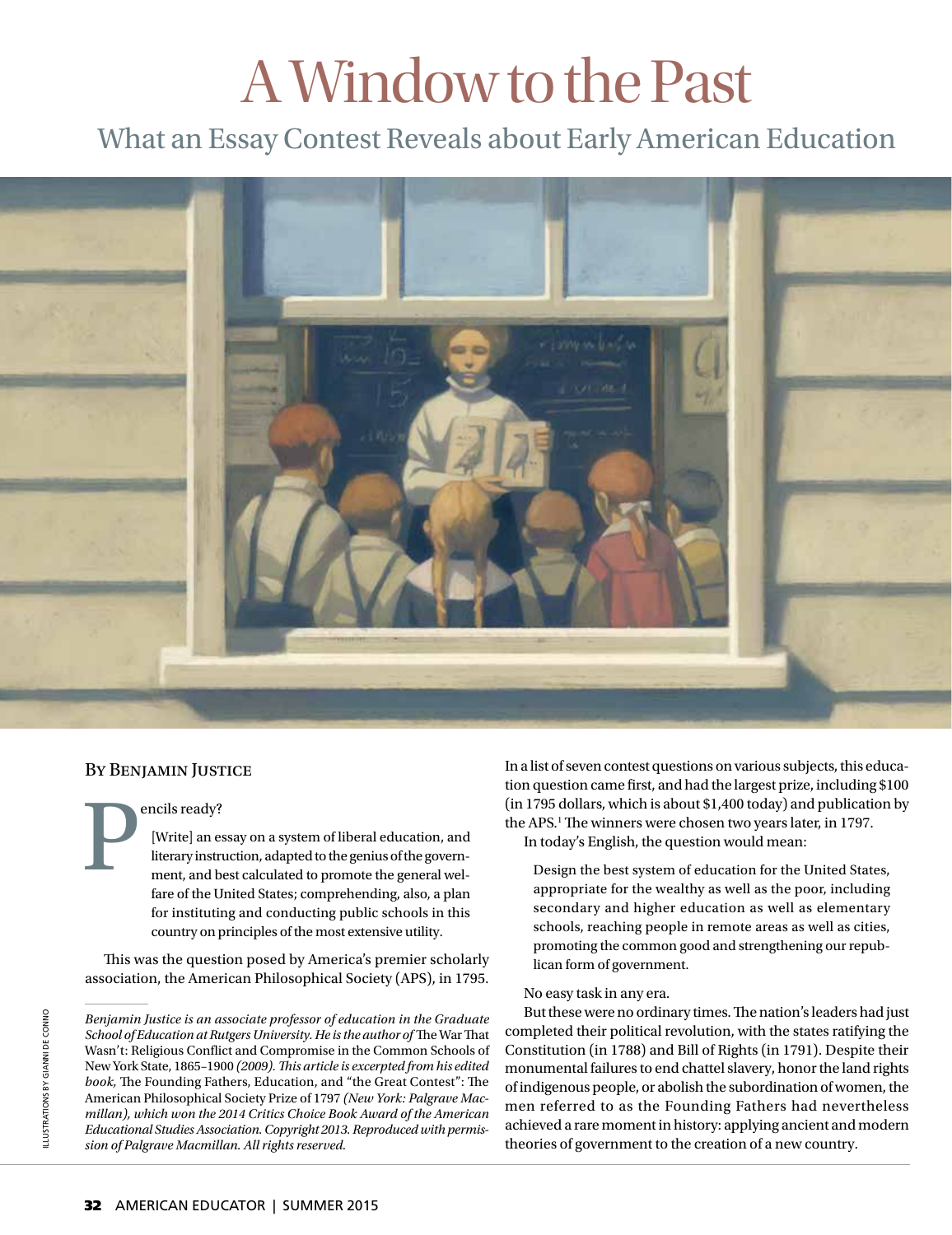The APS education prize contest captured the excitement and apprehension that the Founding Fathers felt about that creation. With no king and no state church, the founders believed that only through the virtue and intelligence of its citizens could the American republic survive; and in federal and state law, governments took measures to encourage the spread of useful knowledge and virtue. They ensured the delivery of mail, protected free speech, encouraged learned societies like the APS and voluntary ones like the Freemasons, formed or reformed colleges and academies, and created funds to subsidize local schooling efforts. In New England, state governments reaffirmed colonial laws that required towns to maintain free elementary schools or pay fines for noncompliance.

How to spread learning across the populace was indeed a challenge, if one viewed education as being formal, functional knowledge of reading, writing, and arithmetic. The very aspects of society that intellectuals celebrated as uniquely American made it difficult to educate the masses. America was diverseculturally, regionally, and religiously. Settlement patterns varied by region, placing many families at significant distance from each other, and from seats of government. Deeply held cultural traditions varied as well, leaving people in some parts of the United States more inclined to value formal education or pay taxes to support it, and people in other parts less inclined.

There were other problems as well, more serious and intractable, that the American Revolution did not resolve. Should women have an equal right to education? What about the nearly one-fifth of Americans who lived as chattel slaves? Or the free people of color who were nevertheless marked by the shade of their skin?

Educating the mass of citizens, whether in the positive sense of enhancing the interest of liberty or in the negative sense of social control, or some of both, became a central preoccupation of intellectuals in the 1780s and 1790s. Interest ran across the political spectrum. Even before the war with Great Britain ended, Thomas Jefferson joined John Adams and other leaders in the effort to write grand educational provisions into state law.<sup>2</sup> Over the course of the 1780s, as America slouched toward a replacement for the Articles of Confederation, the question of education in the republic gained popularity in magazines and newspapers.3

Among these were fully formed, almost utopian plans for systems of mass education through public schooling. Benjamin Rush, a civic leader and one of this country's Founding Fathers, published essays recommending a statewide system of public education for Pennsylvania, from universal elementary school through college, for girls as well as boys; Noah Webster traveled across the country delivering lectures and selling his new American textbooks, before using his federalist newspaper, the *American Minerva*, as a mouthpiece for educational reform; George Washington urged Congress to found a national university. Alongside a similar university proposal at the Constitutional Convention of 1787, James Madison proposed that the federal government be empowered to "encourage, by proper premiums and provisions, the advancement of useful knowledge and discoveries."4

Madison's educational proposals failed, but the APS picked up the slack, serving as the nation's leading intellectual institution and even, for a time, the informal library of Congress. Centered in the heart of what was then America's largest city and capital, Philadelphia, the American Philosophical Society was uniquely situated to take a crack at the challenge of education. Founded by Benjamin Franklin in 1743, the APS sought to encourage and disseminate useful scientific and philosophical information. It was the age of associations, when Enlightenment intellectuals across Europe and, to a lesser extent, America formed clubs and academies to share ideas and discoveries.

By the 1790s, the APS had become a significant institution in the transatlantic intellectual world, maintaining correspondence with similar institutions all over Europe. For a time, APS facilities

Educating the mass of citizens became a central preoccupation of intellectuals in the 1780s and 1790s.

were home to portions of the University of Pennsylvania. The membership list boasted the names of leading men of the day, Founding Fathers and European Enlightenment thinkers from Franklin, Washington, Adams, Jefferson, Madison, and Rush to Linnaeus, Lafayette, Talleyrand, Priestley, Condorcet, and Crevecoeur. In their regular meetings, the society read and discussed contemporary issues in science, government, economics, and philosophy. A core of seven appointed members from various fields met at least once a month, usually joined by others who dropped in.<sup>5</sup>

The APS began awarding its first prize, the Magellanic Premium, for discoveries "relating to navigation, astronomy, or natural philosophy," in 1786. But the idea of sponsoring prize contests was much older, of medieval origins, and had become a staple of various European learned societies, which routinely sponsored essay and scientific contests on a variety of subjects. The most famous precursor to the APS education prize came from an Academy of Lyon essay contest, sponsored by the Abbé Raynal, in 1780. History teachers will appreciate the topic's enduring appeal: "Was the Discovery of America a blessing or a curse to mankind?"6

#### The Contest Question

As with all utopian projects, the dreams implicit in the APS education prize exceeded the reality. The education question did not frame an open competition of new ideas, but instead reflected the pet educational reform agendas of APS members. It had two very distinct parts. The first half of the question dealt with what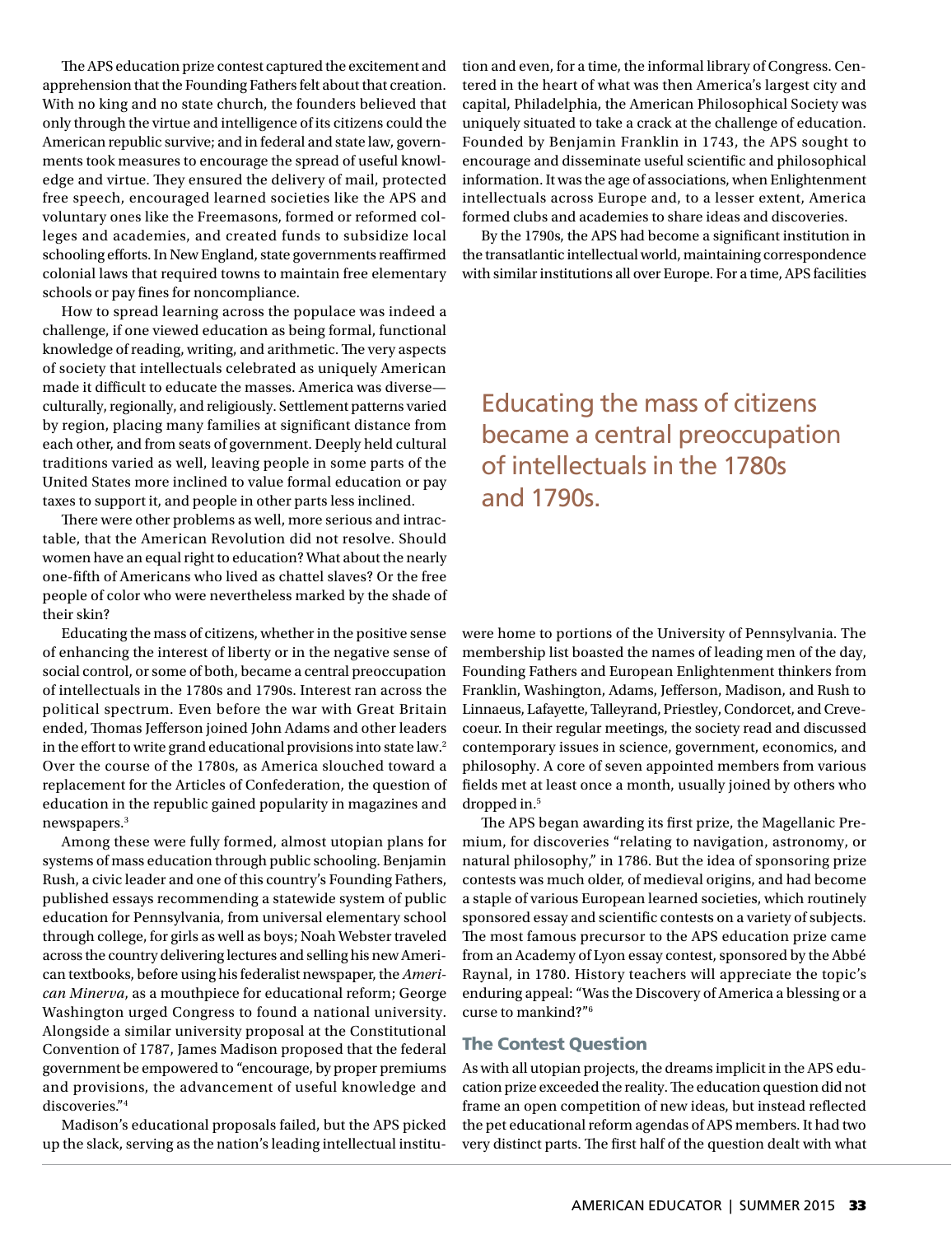should be taught: curriculum and possibly pedagogy (as implied by the word "system"). "[Write] an essay on a system of liberal education, and literary instruction, adapted to the genius of the government, and best calculated to promote the general welfare of the United States."

Rather than make its question general, the APS asked for specific types of education, from two very different traditions. The first, "liberal education," referred to elite education and required a discussion of college curriculum that, at the time, aroused passionate debate over the role of ancient languages. On the other hand, the phrase "literary instruction" could refer to mass education in basic literacy (reading and writing), or to academy- or college-level curriculum in vernacular literature. Both of these, the question challenged, should reflect and promote the "genius" of the newly minted government and the interest of the nation as a whole.

The men of the APS asked for a single plan that would cover the entire United States, encompassing primary and secondary education.

In post-Revolutionary America, a liberal education centered on the "dead" languages of Greek and Latin and was, to a large degree, synonymous with an academy diploma or college degree, but it was both more and less. It was an education afforded by free time for contemplation—quite literally, it was "liberal" in the sense that education in ancient Athens was for free men of means and not slaves (although some women had one too).7 Invoking a "liberal education" entitled a man to be heard on matters of politics and government. For many, a liberal education also implied a certain moral stature, even in the case of a woman.<sup>8</sup> A few periodicals even aimed to provide a "liberal education" to those who lacked one, by giving readers a monthly dose of high intellectual culture.<sup>9</sup>

The dominant ideologies of the day argued that the American republic could survive only if its people were virtuous and well informed, and their rulers even more so.<sup>10</sup> But while there was widespread consensus among writers (especially among those who *had* a liberal education) that a liberal education was necessary for creating future leaders, writers generally split into two camps with regard to the future of liberal education. Traditionalists championed the continued study of the oratorical and moral traditions of classics and classical languages, developing increasingly sophisticated rationales for existing practice. Reformers of a more philosophical mindset—outspoken APS men such as Franklin and Rush—argued that a liberal education should be more useful, inquiry-based, and scientific.<sup>11</sup>

The second part of the APS essay question was really a separate one: to develop a practical plan to build and operate public schools across the nation. It read, "comprehending, also, a plan for instituting and conducting public schools in this country on principles of the most extensive utility."

This "public schools" portion of the question reflected a preoccupation of prominent leaders with a well-informed and virtuous citizenry on the one hand, and a homogeneous citizenry on the other. While the word "public" was not meant in the modern sense of the word, neither did it reflect any one specific definition or consistent usage. It could merely refer to education taking place in public, as opposed to in the home. But it was more than that too. The public schools described by the Northwest Ordinance of 1787, for example, were to be funded in part with rent from public land and overseen democratically by local voters. New Englanders funded their public schools partially through local tax and defined them legally as having democratic, lay control by citizens, while also encouraging local clergy to oversee them (although some towns preferred to pay a fine rather than keep a school).<sup>12</sup> Southern states almost universally rejected the notion of public support for common education. And at the collegiate level, public education had yet other meanings. Graduates of Dartmouth referred to themselves in 1786 as having a "publick liberal education."13

What the APS probably meant by public schools in its contest question was that the schools should exist in the public sphere, for the use and benefit of the general public, at some form of common expense. Presumably, though it was not stated explicitly, these schools needed to embrace the curricular concerns of the first part of the question, that is, liberal education and literary instruction. Finally, these schools needed to be described in a single plan that would cover the whole nation, from the rural South, which had no tradition of public support of education, to New England, which boasted one of the most literate, best-educated populations in the world.<sup>14</sup>

Thus, the APS education contest did not ask for the best or most original essay on education, but rather for an essay on specific reforms. Beginning with "liberal education," it moved outward to increasingly general issues, with the unifying themes of utility and national character. Despite its eagerness to emphasize the unique aspects of American society and government, however, the APS addressed the very same issues that concerned the French learned societies. The men of the APS asked for a single plan that would cover the entire United States, encompassing primary and secondary education, taking a stand on the issue of liberal education, and doing so in a way that was practical and uniquely American.

#### Vying for the Prize

The society placed advertisements in Philadelphia periodicals (which had a national reach) in May of 1795, setting a deadline for the education contest of January 1, 1797. A year passed with no mention of an entry. By October 1796, there was still no mention of an entry, so the society tried more advertising. Finally, on December 30, it reported having three essays. By a new April 1, 1797, deadline, the APS would have a total of seven.15

The peer reviewers followed a strict review methodology. Each entry had to be anonymous, accompanied by a separate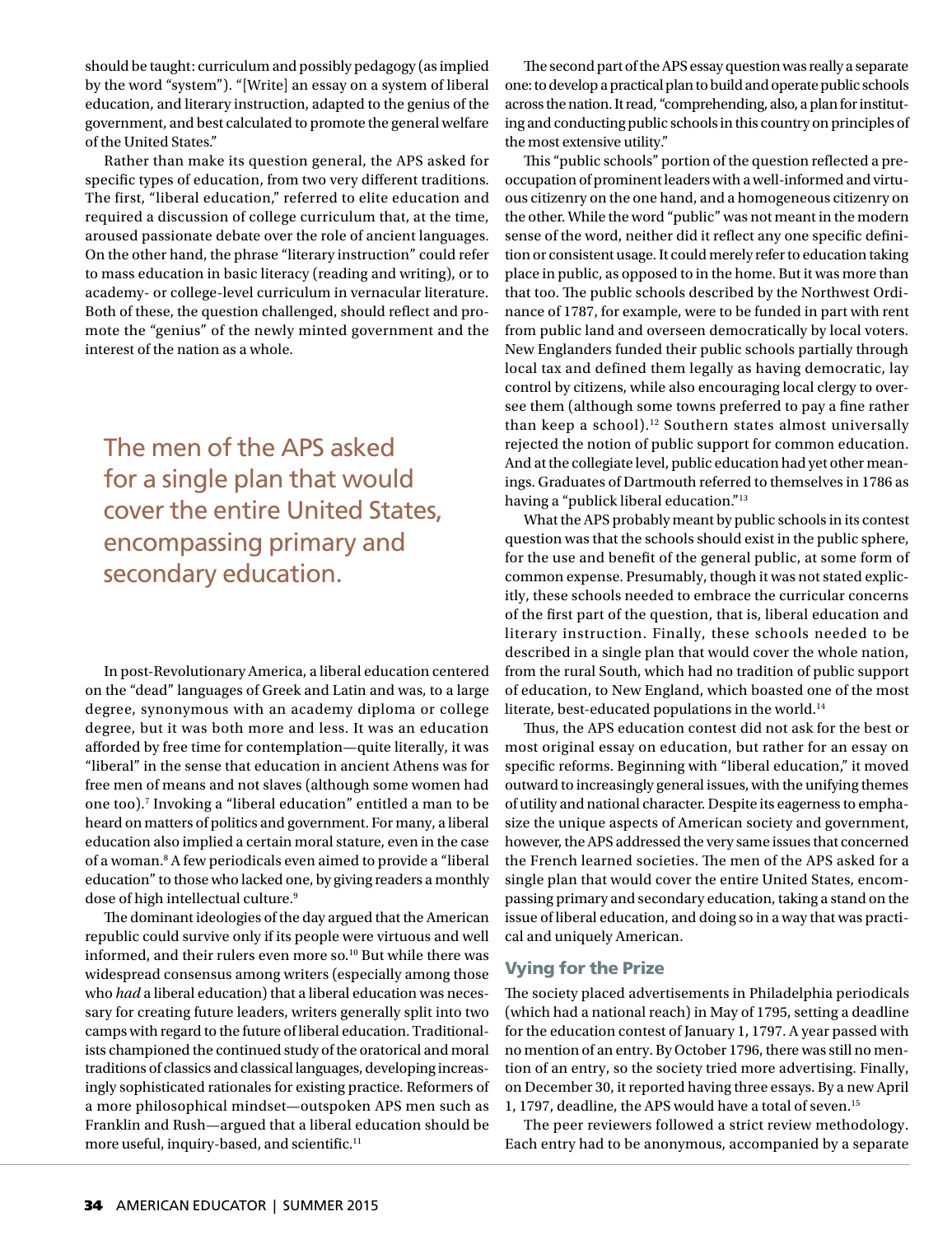envelope with the name and address of the author, which would be opened only in the case of a winning essay. The APS secretary numbered and/or titled each essay, and someone read it aloud to the members of the society. The APS then assigned each to a review committee, which was to write an impartial summary for the benefit of the whole body.

Not all entries were created equal, however, and not all reviews were quite as impartial as they may have claimed. Each of the three strongest essays was long and carefully crafted, and arrived by the original deadline. Once the essays were assigned to review committees, they were numbered: No. 1 (written by omy between elite liberal education and mass education sound educational principles were universal. Smith's radical plan eliminated dead languages for all but university students. He made no argument for religious instruction.<sup>17</sup>

*Contender No. 2:* Samuel Knox wrote the most thorough and detailed plan. Knox was a clergyman and a veteran teacher of more than 15 years, and his 200-page plan reflected an intimate knowledge of the classroom. Knox imagined a state-run, secular, four-tiered system of mass education for males, including primary or "parish" schools, "county schools" or academies, state colleges, and a national university. Like Smith, Knox argued that



The seven entries reveal a decided lack of consensus about American education.

Samuel Harrison Smith), No. 2 (written by Samuel Knox), and No. 3 (anonymous, but very likely written by Rev. William Smith). The author of No. 3 hoped to collect the essay in the event it lost the competition, asking the committee to return it care of a nearby tavern keeper. When No. 3 did lose, the essay was duly delivered—and thus does not survive in the archives of the APS. What does survive, however, is the review committee's report.<sup>16</sup>

*Contender No. 1:* Samuel Harrison Smith, a newspaper editor in Philadelphia, wrote a highly theoretical, 79-page argument built upon the prevailing discussion in Scottish philosophy about the nature of virtue: were men born inherently good or evil, or were they blank slates, or somewhere in between? From a lengthy discussion of what he saw as the connection between "virtue and wisdom," he proceeded to outline a three-tiered system of free, compulsory public education for the boys and men of the United States funded through property tax.

Smith argued that the first-tier schools should be of two types: primary schools for boys ages 5 to 10, and secondary schools for boys ages 10 to 18. These should focus primarily on reading, writing, and 'rithmetic (the three Rs, the saying goes), but at the secondary level should also include history, geography, mechanics, memorizing portions of the Constitution, and other "useful" studies. The second tier, state colleges, and the third, a national university, would be available at public expense to a select group of students promoted from lower schools, as well as to those who could afford tuition. Smith rejected the dichoteach level should select a small percentage of students to move to the next, but unlike Smith, Knox saw clearer distinctions between education for the masses and education for the elite. Primary schools would teach the three Rs, but academies should emphasize Ancient Greek and Latin first, followed by French and arithmetic.

Knox's plans for colleges and a national university did not imagine anything unusual, except that he punctuated his plans with obsessive detail, from the size and relative position of professors' residences to the design of the iron gates. Although Knox was a clergyman, he placed relatively little importance on religious education, urging schools at all levels to protect freedom of conscience by avoiding sectarian instruction and limiting religious content to brief, universalist prayers at the start and finish of the day. He also urged a uniform collection of national textbooks, and state boards of education to oversee local schools. He conceded the possibility that local families may want to send their girls to primary school, in which case he argued that all schoolmasters should be married, so that their wives could teach separate classes for girls. As with all the essayists, he did not discuss race.<sup>18</sup>

*Contender No. 3:* This essay has gone unnoticed by historians, though significant artifacts of it survive either as quotations or in summary. Forty-seven pages in length, the language is provocative, as the committee noted, and the proposal differs from its peers on key points. The author was probably Rev. William Smith, former provost of the University of Pennsylvania and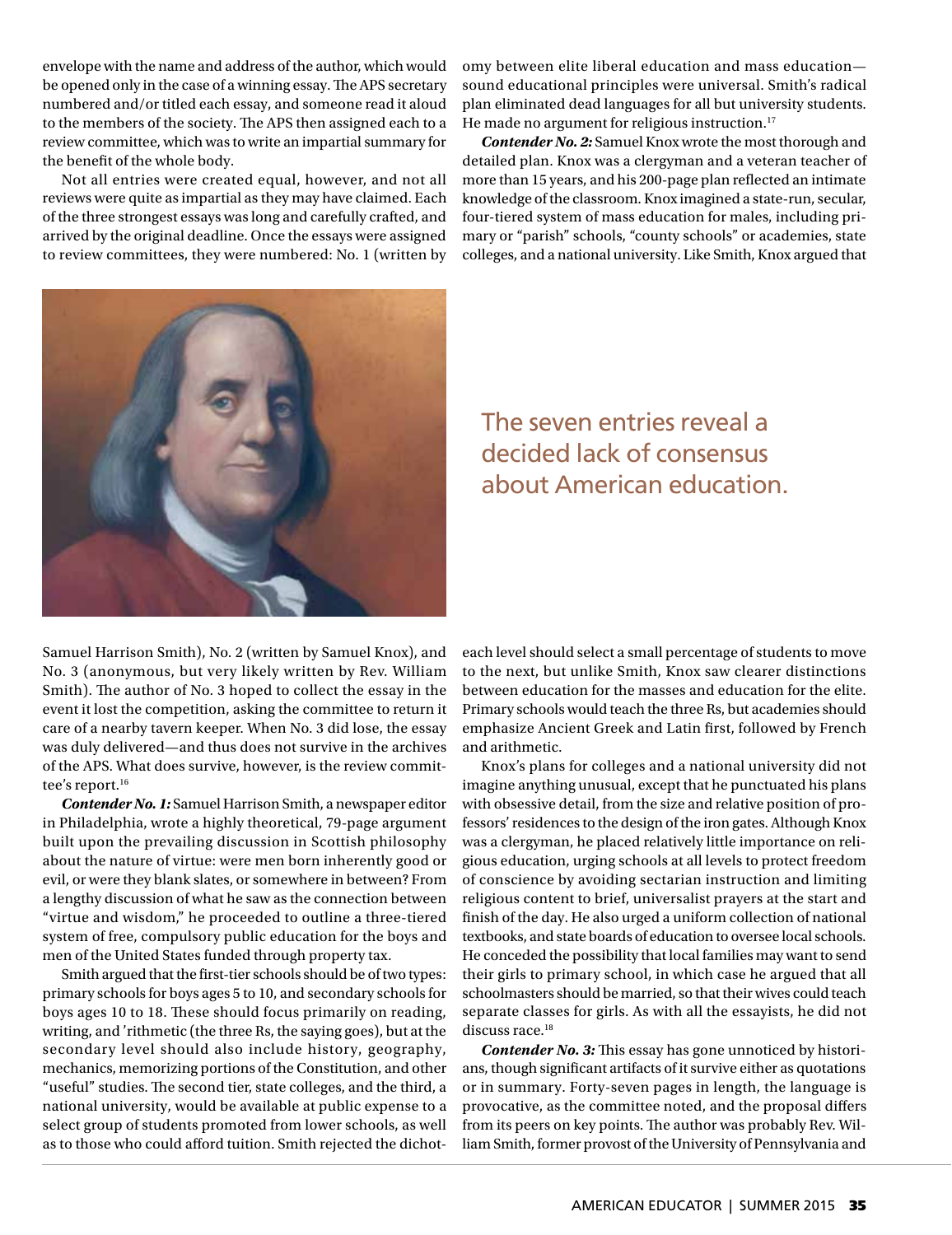founder of Washington College. First, Rev. Smith put nonsectarian religious instruction front and center in his proposal, writing, "Morality was ever constructed as inseparable from the principles of Religion." At higher levels of education, Rev. Smith saw no conflict between science and giving "due homage to the Supreme Creator who established its Laws."

As did most of the others, Rev. Smith proposed a three-tiered system of schools, comprising free primary schools for poor children—presumably both girls and boys, since they were to be taught by "masters and mistresses"—and offering instruction in "national language, Arithmetic, morality, and a general descrippossibly faculty of the University of Pennsylvania. One author, with the pseudonym "Hand," wrote that a national university should oversee all education by setting national standards. In addition, he believed that higher education should take a more direct role in managing common schools, training and overseeing teachers, and providing professional development in the form of lectures on special topics. The final contestant, "Freedom," argued that the acquisition of literacy was a mechanical art, virtually devoid of thought or personal expression. He then devoted his essay to weighing every aspect of the academic curriculum against the idea of "utility" and emphasized basic medi-



State-sponsored public education has become a universal public good, found in nearly every nook of the globe.

tion of the terrestrial globe." These schools would be run by justices of the peace or "corporations." At the next level, central schools or academics would provide two separate courses—a short course for future teachers and a longer academic course that would be the equivalent of college. At the highest level, a national university would set the standards for all levels of education, provide the highest levels of education available, and provide inspectors for lower schools. Existing colleges and universities could become "central schools" in this plan. At the end of the essay, Rev. Smith listed an unusual provision: schoolmistresses would be ranked equally with professors at the central schools, potentially creating a professional teaching career for educated women.19

**Other entrants:** There were four weaker and shorter submissions as well. One written by Francis Hoskins, a Philadelphia accountant, focused on classroom concerns—the school schedule, rewards and punishments, schoolhouse architecture, and teachers. Another essay was likely submitted by John Hobson, a Unitarian minister from Birmingham, England, who fled to America after a mob burned down his church and home. He wrestled with curriculum theory; discussed teaching literacy to children, including the use of phonetics; and laid out a system of building, funding, and maintaining public schools through a statewide property tax.

Two others remain anonymous, despite extensive archival research to determine the authors' identities, but both appear to have been connected to the study of medicine, as students or cal training, no doubt a response to the deadly epidemics that had begun to sweep through Philadelphia in the 1790s.

#### And the Winner Is…

At a June 1797 meeting, society president Thomas Jefferson ordered a special meeting to judge the seven entries for the education prize. For one month, the seven essays lay together on a table, inside Philosophical Hall, which the society kept open every day (except on Sundays) so that members had "ample opportunity of estimating the comparative merits of the Essays on this important Subject." The general public was not invited.<sup>20</sup>

The seven entries reveal a decided lack of consensus about American education—even in a context as selective as the APS contest. Written as questions, these uncertainties sound hauntingly familiar to educationists of any generation: How can (or should) religion be taught in public schools? Is higher education an entitlement or a privilege? Should schools prepare students to be better workers, better thinkers, or better human beings? What role should the federal government have in dictating local school policy?

Given their high aspirations, it should be no surprise that the members of the APS were frustrated with the results: only three strong contenders. Finally, in December of 1797, the APS decided that Samuel Harrison Smith and Samuel Knox should share the prize. But the body resolved that neither essay was exactly what it was looking for, and immediately explored the possibility of a second contest. It never happened. Over the ensuing century, the